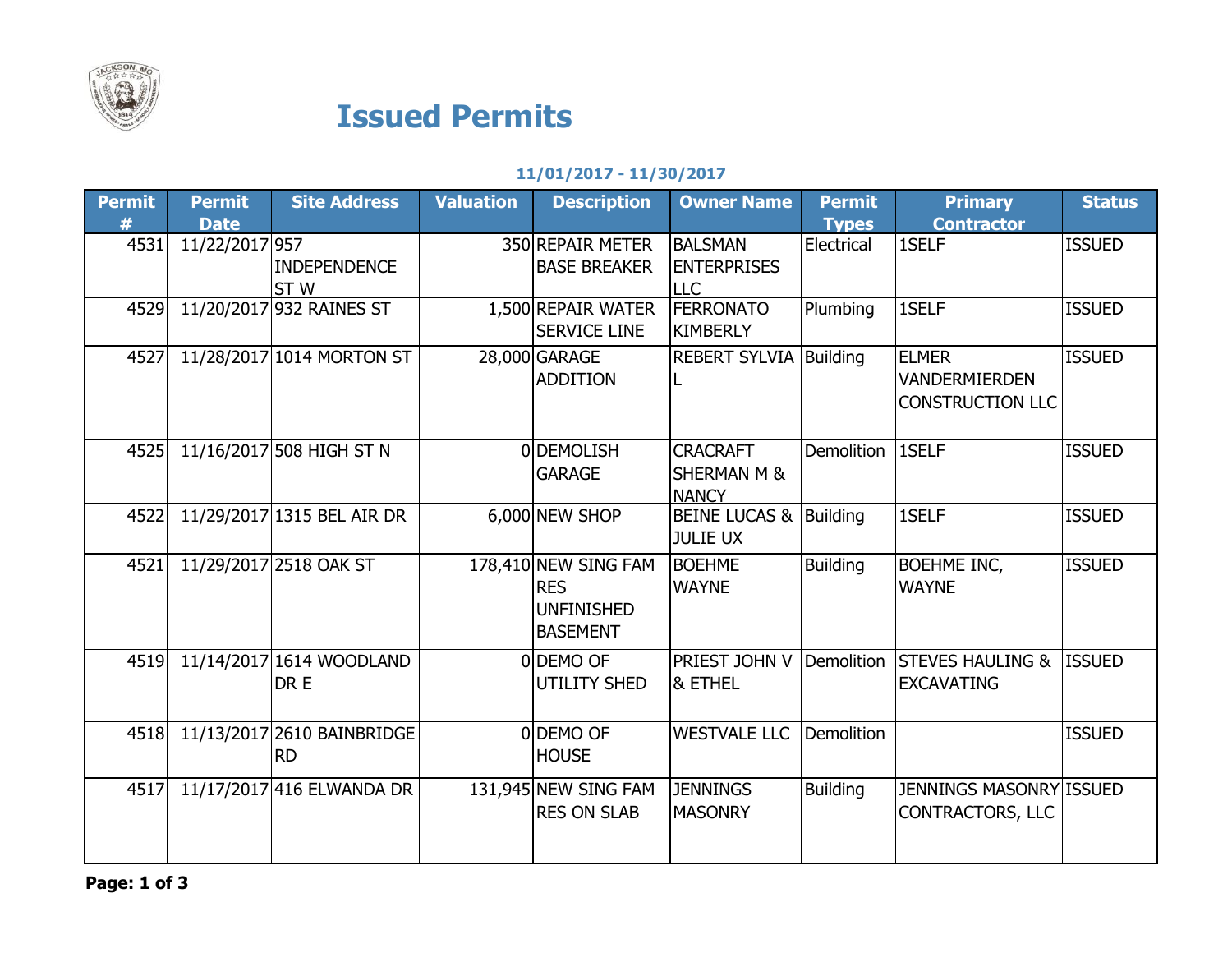| 4514 |               | 11/16/2017 3310 OLD CAPE<br><b>RD</b>      | 10,000 6' CHAIN LINK<br><b>FENCE</b>                                           | <b>SCHUETTE</b><br><b>DONNA J</b>                       | <b>Building</b> | 1SELF                                   | <b>ISSUED</b> |
|------|---------------|--------------------------------------------|--------------------------------------------------------------------------------|---------------------------------------------------------|-----------------|-----------------------------------------|---------------|
| 4511 |               | 11/14/2017 1120 PAWNEE                     | 11,500 NEW POOL AND<br><b>DECK</b>                                             | <b>JONES TERRY</b>                                      | <b>Building</b> | R & W DIRTWORK,<br>LLC                  | <b>ISSUED</b> |
| 4510 | 11/6/2017 506 | <b>WASHINGTON ST</b>                       | 0GRADING<br><b>RAILROAD</b><br><b>TRACKS</b>                                   | <b>COOP SERVICE</b><br><b>CENTER INC</b>                | Excavating      |                                         | <b>ISSUED</b> |
| 4506 |               | 11/3/2017 3312 MAIN ST E                   | 28,500 LAY COAX<br><b>CABLE BEHIND</b><br><b>HOUSE</b>                         |                                                         | Excavating      | A-B CONTRACTING<br><b>INC</b>           | <b>ISSUED</b> |
| 4504 |               | 11/9/2017 1107 SHAWNEE<br>AVE S            | 7,000 REMOVE &<br><b>REPLACE</b><br><b>CONCRETE</b>                            | <b>THOMPSON</b><br><b>STAN</b>                          | <b>Building</b> | <b>TYLER MCNEELY</b>                    | <b>ISSUED</b> |
| 4503 |               | 11/9/2017 1114 SHAWNEE<br><b>BLVD S</b>    | 6,400 REMOVE &<br><b>REPLACE</b><br><b>CONCRETE</b>                            | <b>TALBUT MARY</b><br><b>H &amp; GREGORY</b><br>lн      | <b>Building</b> | <b>TYLER MCNEELY</b>                    | <b>ISSUED</b> |
| 4502 |               | 11/13/2017 744 PECAN LN                    | 9,000 ENCLOSE DECK                                                             | <b>WRIGHT</b><br><b>ROBERT L &amp;</b><br>PAMELA A      | <b>Building</b> | 1SELF                                   | <b>ISSUED</b> |
| 4497 |               | 11/29/2017 1764 WATSON DR                  | 255,950 NEW SING FAM<br><b>RES</b>                                             | <b>DAVIDSON</b><br><b>CHAD</b>                          | <b>Building</b> | <b>CHAD DAVIDSON</b>                    | <b>ISSUED</b> |
| 4496 |               | 11/16/2017 3310 OLD CAPE<br><b>RD</b>      | 8,000 NEW SIGN                                                                 | <b>SCHUETTE</b><br><b>DONNA J</b>                       | <b>Building</b> | 1SELF                                   | <b>ISSUED</b> |
| 4493 |               | 11/30/2017 410 DIANA DR                    | 4,860 NEW 4' CHAIN<br><b>LINK FENCE</b>                                        | <b>SIMMONS SHAE Building</b>                            |                 | <b>BOOTHEEL FENCE</b><br><b>CO</b>      | <b>ISSUED</b> |
| 4485 |               | 11/9/2017 216 MISSOURI ST<br>N             | 300,000 REMODEL<br>DISPATCH AREA GIRARDEAU                                     | <b>CAPE</b><br><b>COUNTY</b>                            | <b>Building</b> | 1SELF                                   | <b>ISSUED</b> |
| 4484 |               | 11/15/2017 2858 PRAIRIE<br><b>VIEW TRL</b> | 200,090 NEW SING FAM<br><b>RES</b><br><b>UNFINISHED</b>                        | <b>BARRETT</b><br><b>COLLIN &amp;</b><br><b>RACHAEL</b> | <b>Building</b> | MCCORMICK<br><b>CONSTRUCTION</b>        | <b>ISSUED</b> |
| 4467 |               | 11/6/2017 1835/1837 LEWIS<br><b>DR</b>     | 362,013 NEW DUPLEX W/ SOUTHEAST<br>PARTIAL FINISH ELECTRIC LLC<br><b>BSMNT</b> |                                                         | <b>Building</b> | <b>SOUTHEAST</b><br><b>ELECTRIC LLC</b> | <b>ISSUED</b> |